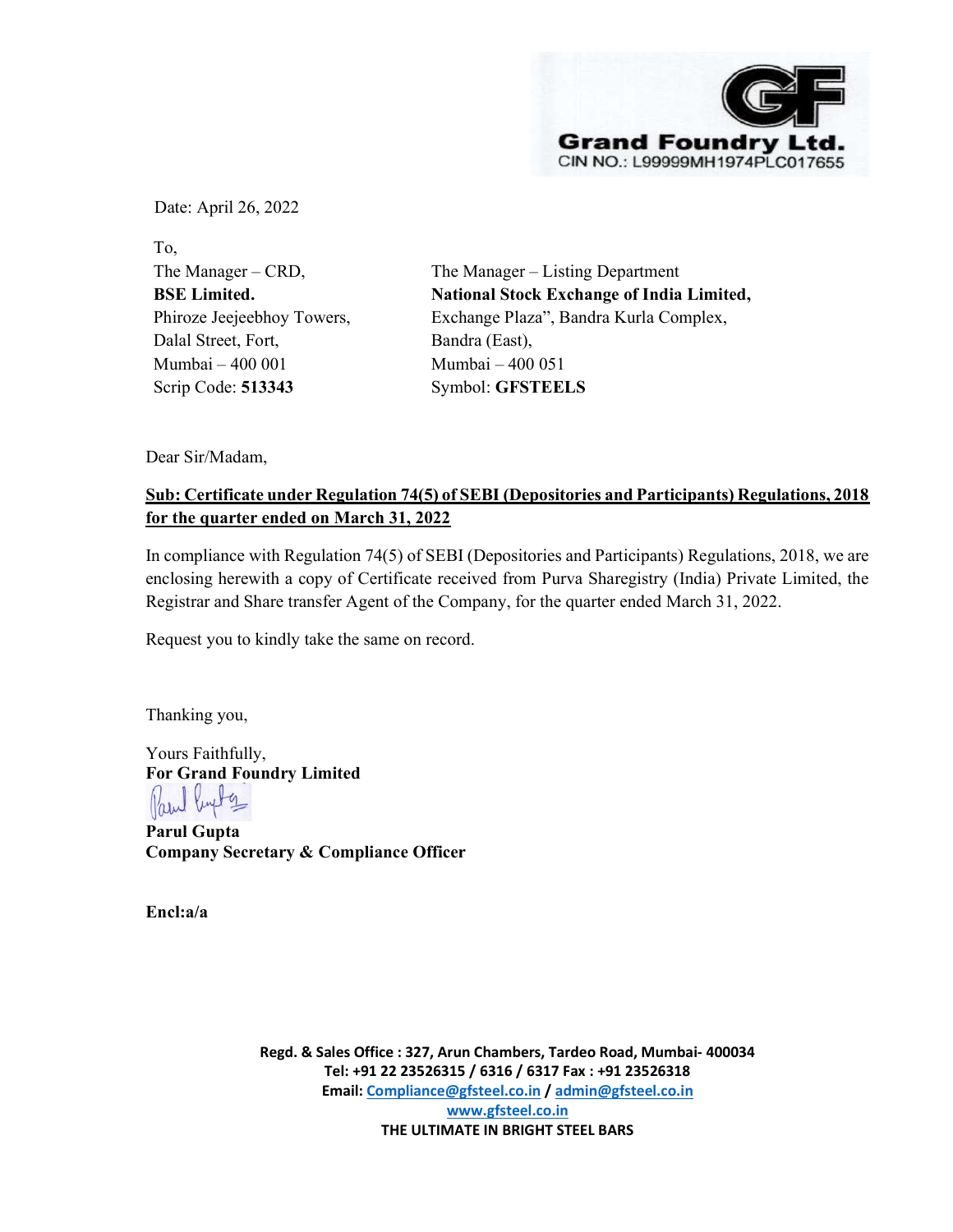

9 Shiv Shakti Industrial Estate, J. R. Boricha Marg, Lower Parel East, Mumbai - 400 011 Tel: 2301 2518 / 2301 6761 • Fax: 2301 2517 • Email: support@purvashare.com • Web: www.purvashare.com

01/04/2022

To,

GRAND FOUNDRY LIMITED - INE534A01028

Dear Sir/Madam.

## **Sub: Request for confirmation certificate as per Regulation 74(5) of SECURITIES AND EXCHANGE BOARD OF INDIA (DEPOSITORIES AND PARTICIPANTS) REGULATIONS, 2018**

As per Regulation 74(5) of Securities and Exchange Board of India (Depositories and Participants) Regulations, 2018, we hereby confirm that we have complied with the following within 15 days of receipt of the certificate(s) of security from the Depository Participant(DP):

- The securities comprised in the certificate(s) of Security dematerialised, have been listed on stock exchanges where the earlier issued securities are listed.
- After due verification, immediately mutilated and cancelled the certificate(s) of security received for dematerialisation.
- Substituted in our records the name of the Depository as the registered owner and had sent a certificate to this effect to the Depositories and to every stock exchange on a quarterly basis, where the security is listed.

Thanking you,

Yours faithfully, For Purva Sharegistry (India) Pvt. Ltd.

Ms. Deepali Dhuri Compliance Officer.